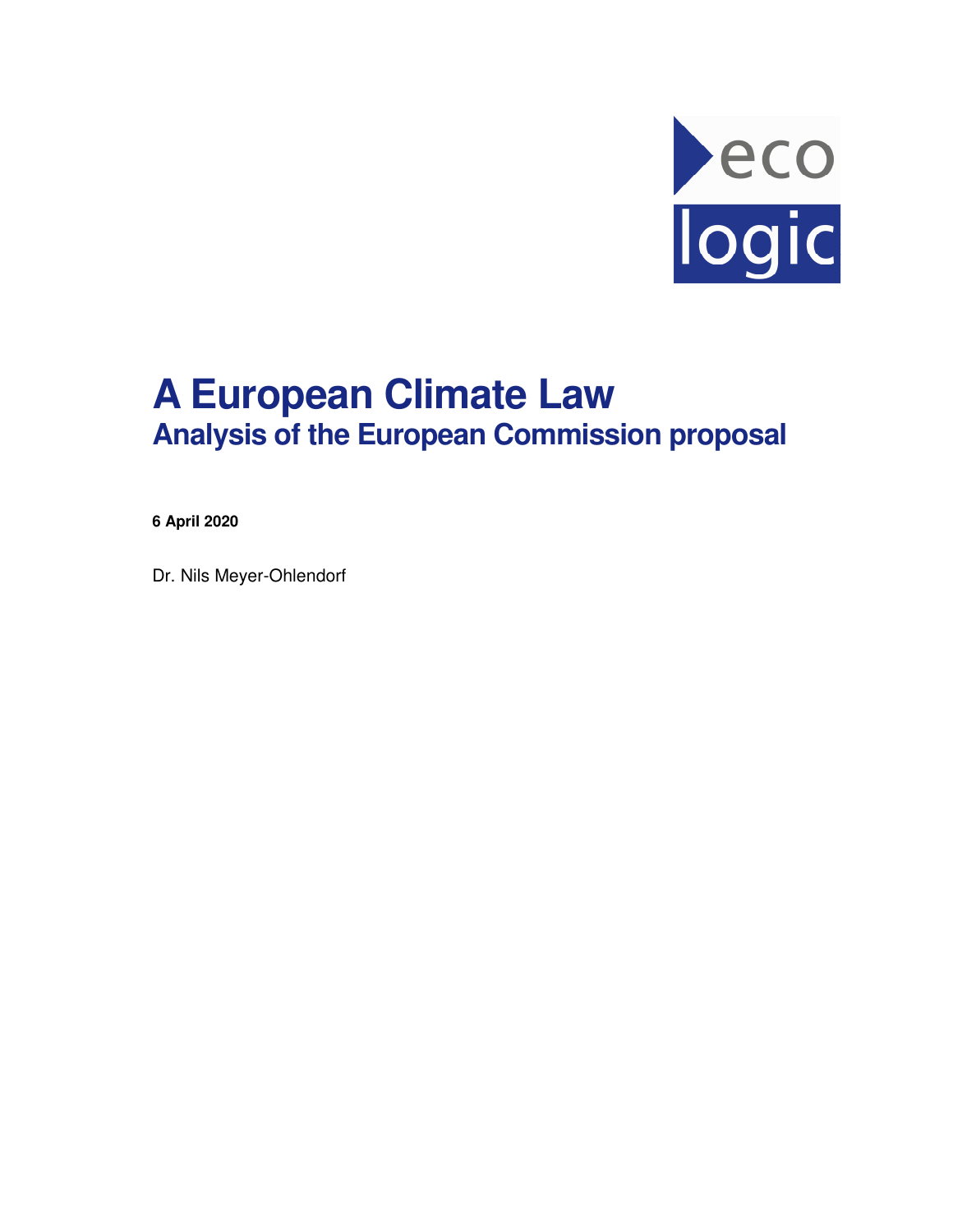## **Contact**

Dr. Nils Meyer-Ohlendorf Head, European and International Governance Ecologic Institute Pfalzburger Straße 43/44 10717 Berlin

E-Mail: nils.meyer-ohlendorf@ecologic.eu

## **About Ecologic Institute**

Ecologic Institute is a private not-for-profit think tank for applied environmental research, policy analysis and consultancy with offices in Berlin, Brussels and Washington DC. An independent, non-partisan body, Ecologic Institute is dedicated to bringing fresh ideas to environmental policies and sustainable development. Ecologic Institute's work programme focuses on obtaining practical results. It covers the entire spectrum of environmental issues, including the integration of environmental concerns into other policy fields. Founded in 1995, Ecologic Institute is a partner in the network of Institutes for European Environmental Policy. Ecologic Institute acts in the public interest.

### **Acknowledgements**

The German Environment Agency (Umweltbundesamt, UBA) funded this report. Ecologic Institute is appreciative of this support. Opinions expressed in this report represent solely the views of the author and do not necessarily represent the position of the German Environment Agency. The responsibility for the content of this publication lies solely with the author.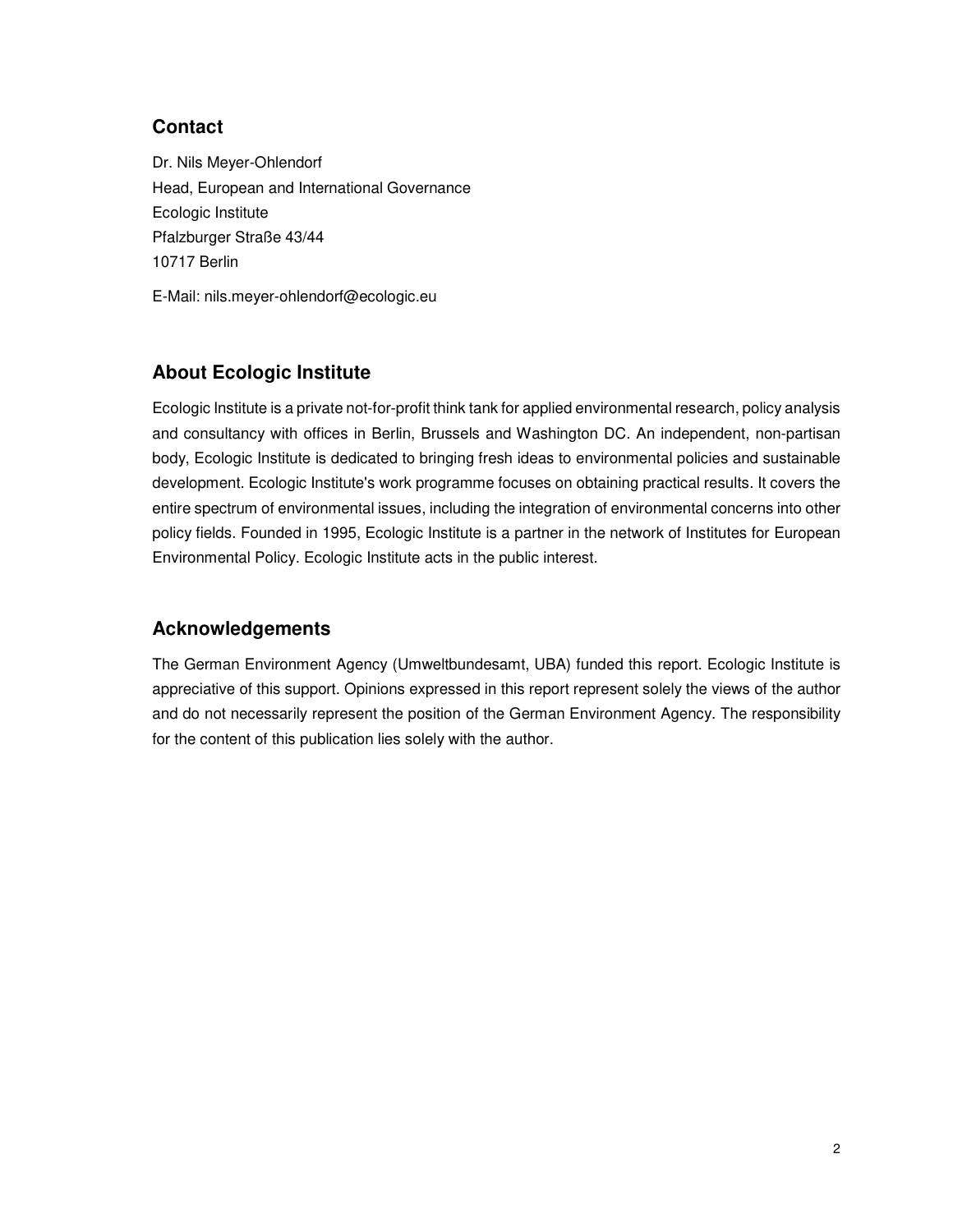## **Summary**

If adopted, the Commission's proposal for a "European Climate Law" (ECL) would **mark important progress**. It would set a legally binding EU target of reaching climate neutrality by 2050 – a milestone in EU climate policy making. It would determine that reductions can only be achieved domestically, excluding international offsets. The proposal also contains new processes on ensuring that all EU policies are consistent with the EU's new climate neutrality target. Despite various implementation problems, the EU has a relatively strong legal framework for involving its citizens in climate policies. The ECL would improve this framework further but additional strengthening of public participation is necessary.

To this extent, the ECL would improve EU climate policies considerably but it still has a **number of shortcomings** that could hamper the EU from achieving climate neutrality by 2050:

#### **Target regime**

- **Collective EU target and holding Member States to account:** EU climate neutrality is a collective target on the EU. It does not oblige Member States to achieve climate neutrality by 2050 themselves. In turn, this collective target is not ground for infringement against individual Member States but only subject to non-binding recommendations. This system alone would make it difficult to hold individual Member States to account. It needs to be complemented by a continuation of the EU Climate Action Regulation after 2030.
- **Specification of climate neutrality:** The term "climate neutrality" is ambiguous. The term could mean 100 % domestic reductions and no removals but it could also mean large amounts of removals and corresponding lower domestic reductions. The ECL only stipulate that the EU will reduce emissions to net zero but does not specify further details.
- **No objective on negative emissions:** Climate scenarios that keep global average temperature increases well below 2°C rely on negative emissions. The ECL does not include a target on negative emissions and is silent on the period after 2050.
- **Interim targets:** It makes sense that the Commission has not yet proposed a quantified target for 2030, because the planned impact assessment is not yet available. However, the proposal does not unequivocally determine that there will be a 2030 target in law. To this end, the ECL should clarify that there will be targets for 2030 and 2040 in law. The suggested target increases of 50 % or 55 % are not in line with the necessary reductions to keep global warming below 1,5°C, as stated in UNEP's last gap report.
- **Innovative process to reduction trajectory but possibly open to legal challenges:** The ECL would empower the Commission to set the EU reduction trajectory towards the 2050 climate-neutrality objective through so-called delegated act. This proposal is one of the most important changes of the ECL. The proposed system has the potential benefit of allowing the EU to respond more rapidly and effectively to changing circumstances. At the same time, it is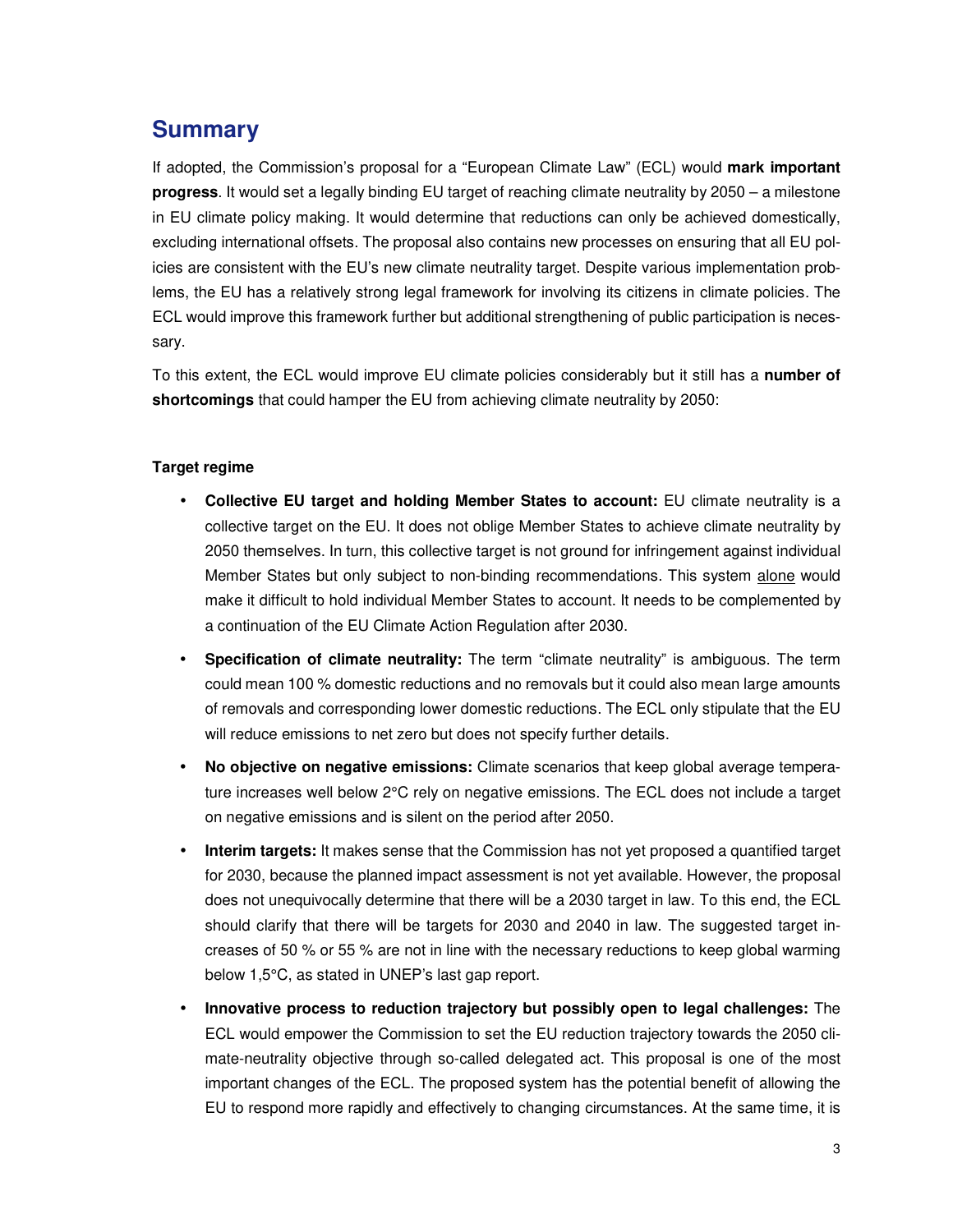questionable whether the Commission's proposal is in line with article 290 of the Treaty on the Functioning of the EU (TFEU). According to this provision, the "essential elements "of a legislative act must be reserved for the legislator; they cannot be delegated to the Commission. To bring ECL's innovative proposal in line with article 290 TFEU, the Commission's discretion in setting the trajectory should be limited – either through pre-defining the trajectory in the ECL and / or by including an EU emission budget in the ECL.

• **No EU emission budgets:** Currently, the EU has a quantified emission budget until 2030. This emission budget is the sum of emission budgets under the Emission Trading Scheme and the Climate Action Regulation. This system lasts only until 2050. It is non-transparent and makes it difficult to communicate the overall amount of permissible emissions until 2050. The ECL does not address this shortcoming.

#### **Compliance and institutions**

- **New compliance system:** If adopted, the ECL would expand the soft compliance system under the Regulation on Governance for the Energy Union and Climate Action to EU climate policies for the period 2030 - 2050. According to the ECL, the Commission may issue recommendations to Member State if it finds that this Member State's measures are inconsistent with the climate neutrality objective. These recommendations are not binding. Alone, this system would be considerably weaker than the current system.
- **No independent scientific advisory body:** All climate laws in Member States establish independent scientific advisory bodies, often called Climate Change Committee or Council. These bodies differ in design. Despite these differences, experience from Member States shows that these bodies can support consistency between long-term goals and short-term action, enhance the role of science in decision-making, help build and maintain the necessary political will to decarbonize economies and strengthen public confidence in climate policies. In addition, there are numerous examples where the EU bases its policies on the review and advice of independent bodies. Despite these experiences, the ECL does not propose an advisory body.

#### **Sinks**

• **Only generic rules on sinks:** All scenarios that keep global temperature increase well below 2°C or even below 1.5°C rely on removals of emissions from the atmosphere, so-called negative emissions. Currently, the EU has no targets on removing CO2. The EU only has the socalled "no debit rule". To address this gap to some extent, the ECL should include a robust commitment to strengthen sinks. To this end, the ECL could introduce a legally binding commitment to restore a certain number of hectares of degraded ecosystems in an effort to remove CO2 from the atmosphere – and to protect biodiversity, water and soils. The ECL, however, only stipulates that the ECL would establish a framework for the enhancement of natural and other sinks in the EU**.**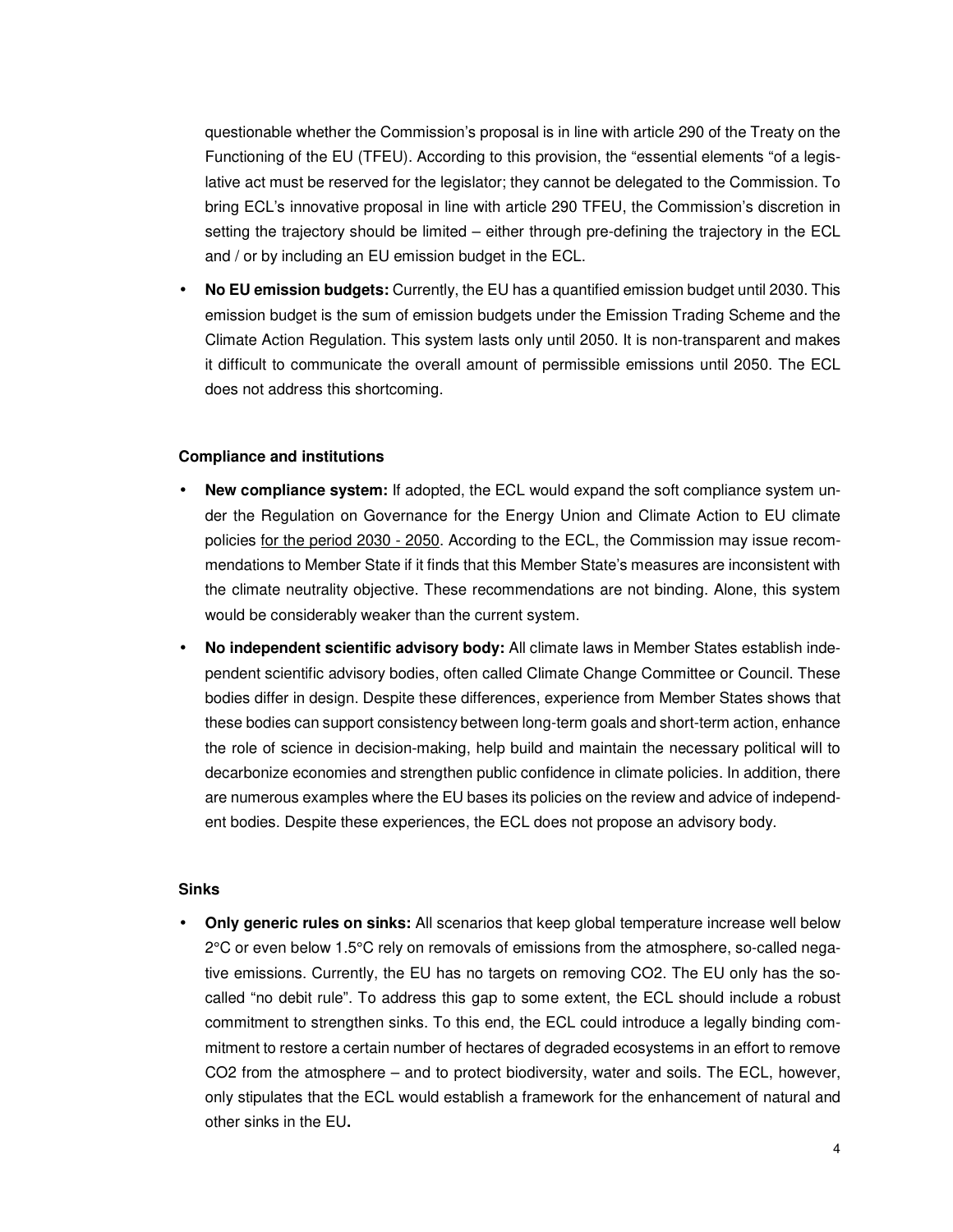## **Content**

| $\mathbf{1}$   |               |  |  |
|----------------|---------------|--|--|
| $\overline{2}$ |               |  |  |
|                | 2.1           |  |  |
|                | $2.2^{\circ}$ |  |  |
|                | 2.3           |  |  |
|                | 2.4           |  |  |
|                | 2.5           |  |  |
|                | 2.6           |  |  |
| 3              |               |  |  |
|                | 3.1           |  |  |
|                | 3.2           |  |  |
|                | 3.3           |  |  |
|                | 3.4           |  |  |
|                |               |  |  |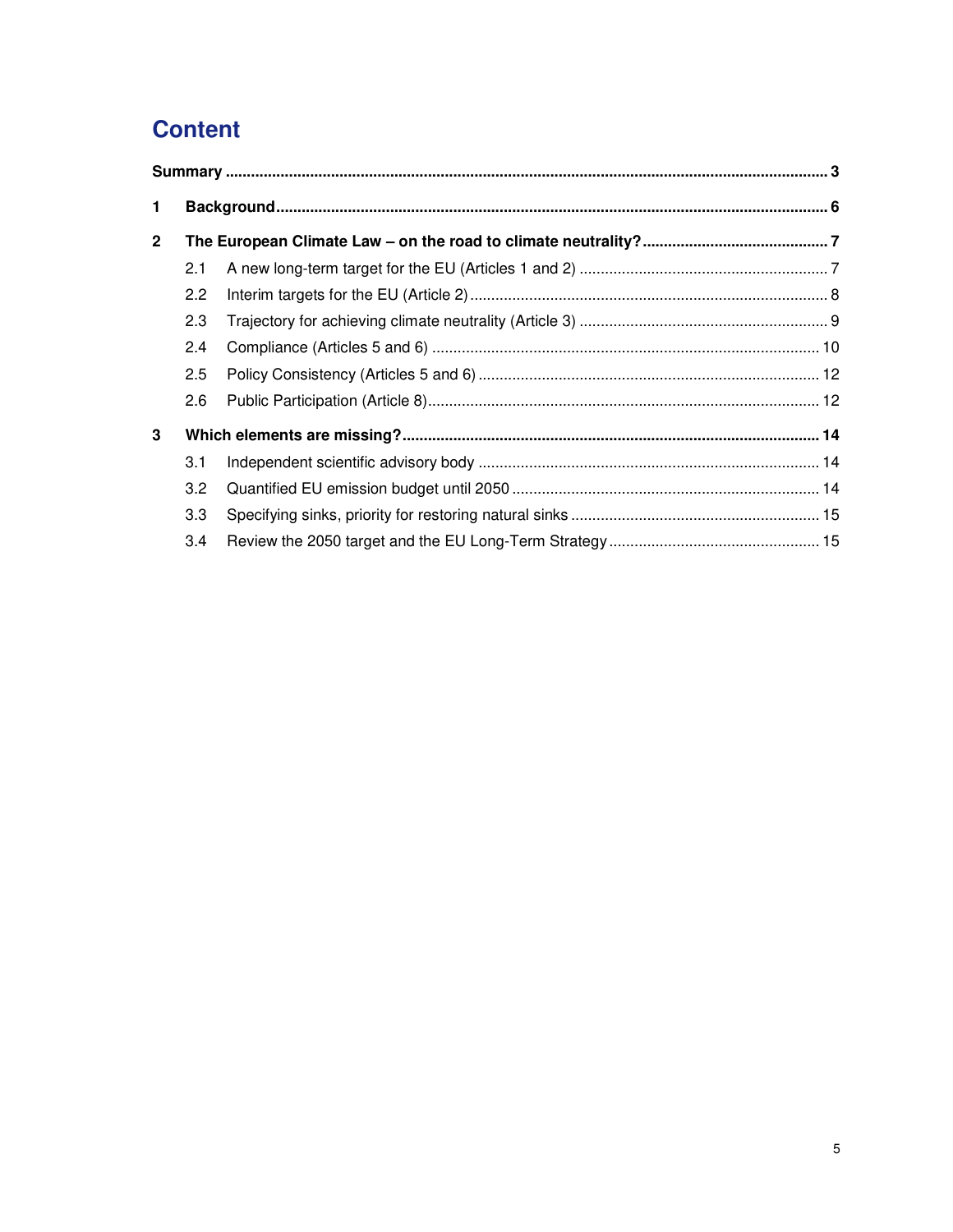## **1 Background**

On 4 March 2020, the European Commission proposed the "Regulation for Establishing the Framework for Achieving Climate Neutrality and amending Regulation (EU) 2018/1999". Dubbed the European Climate Law (ECL), this proposal is a critical element of the European Green Deal as it sets unequivocally in law the EU's direction of travel: by 2050 the EU will be climate neutral, will achieve net zero greenhouse gas emissions.

This objective is built on **broad political consensus in the EU**. The European Council endorsed the target on 12 December 2019 – noting that "one Member State, at this stage, cannot commit to implement this objective as far as it is concerned"<sup>1</sup> . The European Parliament has been supporting the target since 2018. $^2$ 

In addition to broad political support for its objectives, the **ECL can also build on many developments in Member States**. By the end of 2019, eleven Member States have climate laws, while six are in the process of adopting or considering them. These laws share a number of features, for example:

- legally binding reduction targets,
- monitoring and review systems
- rules on public participation,
- independent institutions to support decision making.

These features are essential to make climate laws effective. They are also crucial for the implementation of the Paris Agreement (PA).

**This note** presents the ECL's main elements and analyses to what extent it would close gaps in existing EU rules that hamper reaching climate neutrality by 2050. This analysis draws on national climate laws, its main elements and shared experiences. It also builds on other elements that are not common in most national climate laws but are essential for the implementation of the PA. The note is structured along the provisions of the ECL proposal (chapter 2). It also discusses elements that are absent from the ECL but are common features in national climate laws or essential elements of robust frameworks that are suited for the implementation of the Paris Agreement (chapter 3).

 $\overline{a}$ 

<sup>&</sup>lt;sup>1</sup> European Council, conclusions of 12 December 2019, para. 1

<sup>2</sup> European Parliament resolution of 25 October 2018 on the 2018 UN Climate Change Conference in Katowice, Poland (COP24) (2018/2598(RSP))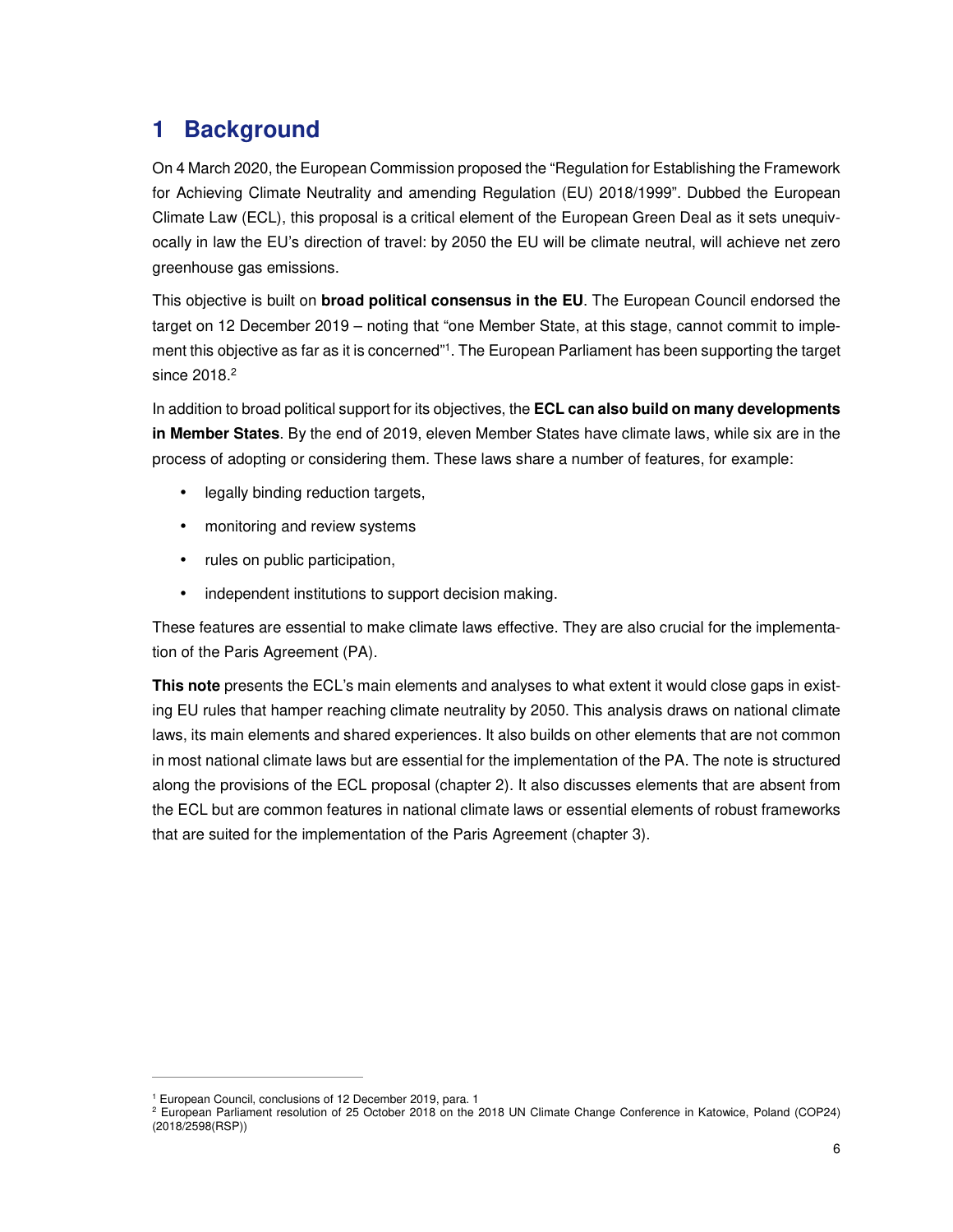## **2 The European Climate Law – on the road to climate neutrality?**

### **2.1 A new long-term target for the EU (Articles 1 and 2)**

#### **Content**

As its key provision, the ECL sets out a **legally binding EU target of climate neutrality by 2050** – "in pursuit of the long-term temperature goal" of the Paris Agreement (Article 1). Specifying climate neutrality to some extent, the ECL determines that "Union-wide emissions and removals of greenhouse gases […] shall be balanced at the latest by 2050, thus reducing emissions to net zero by that date" (article 2.1). In more general terms, the ECL establishes "a framework for the irreversible and gradual reduction of greenhouse gas emissions and enhancement of removals by natural or other sinks<sup>3</sup>" (Article 1, emphasis added).

This climate neutrality objective is a **collective target** of the EU. This means that the relevant EU institutions and Member States have to take the necessary measures to enable the collective achievement of this target. Because the ECL sets only this collective target, **it does not oblige Member States to achieve climate neutrality by 2050 themselves**. As a collective obligation on the EU, it is possible that the EU as a whole achieves climate neutrality but some Member States do not, i.e. some Member State continue to emit greenhouse gas emission in 2050 - provided other Member States compensate these emissions with negative emissions. This type of collective obligation is an important and specific feature of the ECL – rarely found in other EU rules. The Regulation on the Governance of the Energy Union and Climate Action (GR) is one example – it introduces a "Union-level binding target of at least 32 % for the share of renewable energy consumed in the Union in 2030" (Article 2.11 of the GR).

#### **Analysis**

 $\overline{a}$ 

The climate neutrality target in law is a **milestone and marks significant progress**. The term "Unionwide emissions and removals" means that reductions can only be achieved domestically. This can be interpreted to preclude the use of international offsets.

Despite this important progress, the proposed **2050 target system has shortcomings**:

• **Climate neutrality needs a clear definition:** The term "climate neutrality" is ambiguous. The term could mean 100 % domestic reductions and no removals but it could signify large amounts of removals and corresponding lower domestic reductions. For this reason, the term would benefit from more clarity through quantifying the share of domestic reductions and removals by sinks. The 1,5 LIFE scenario from the Commission's "Clean Planet for All" communication provides an example of how to separate between domestic reductions and removals, as it envisages domestic reductions in the range of 95 % and removals of 5 %. The Swedish Climate

 $^3$  The ECL applies to emissions and removals by natural or other sinks of the greenhouse gases listed in Part 2 of Annex V to Regulation 2018/1999).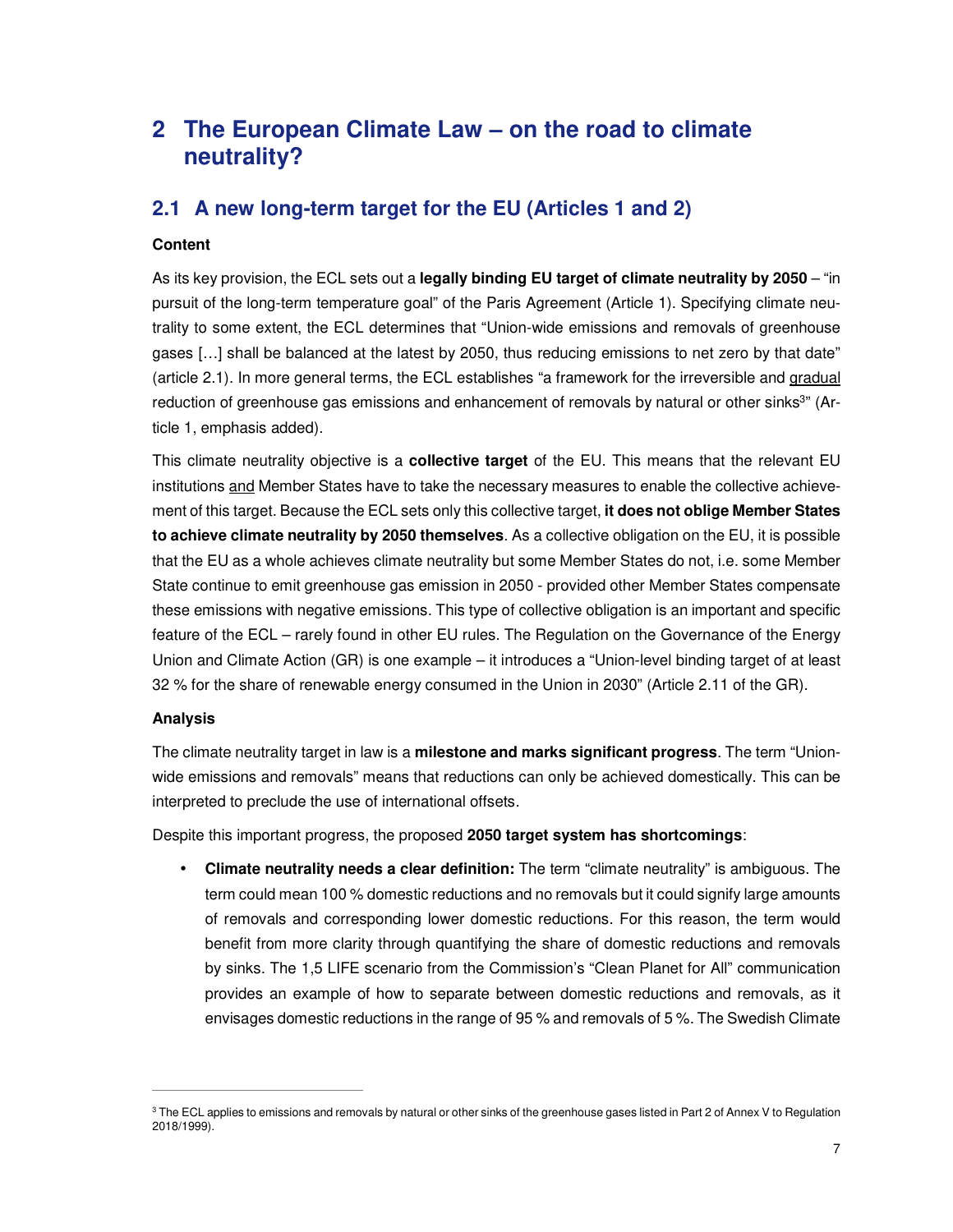Act is another example. It provides for domestic reductions of 85 % by 2045, and 15 % of removals and offsets.

- **Insufficient contribution to global efforts?** Depending on the size of the world's remaining emission budget and the EU's fair share of this budget, the climate neutrality target by 2050 might be consistent with the temperature goal of the  $PA - or$  not. If the EU's fair share is calculated largely based on equity considerations, the new EU target is not a "fair" contribution to global efforts to stay below 1.5°C or well below 2°C. The suggested 2030 targets of reductions of 50 % or 55% seem similarly insufficient. According to UNEPs 2019 gap report, annual global reductions of 7.6% are necessary to limit global warming to 1.5°C. For the EU, this would mean a cut of 68% compared to 1990 levels. Other analysis estimates reductions of around 70 % by 2030.<sup>4</sup>
- **Gradual reductions sufficient?** The ECL calls for "gradual" reductions. This term is ambivalent but it suggests incremental change. This would be incompatible with the need of immediate and drastic reductions – in light of rapidly shrinking emission budgets and quickly accelerating climate change (see previous bullet point). In addition, the ECL does not set interim targets, which could delay and – in consequence – impede the implementation of the Paris Agreement (PA).
- **No objective on negative emissions:** Climate scenarios that keep global average temperature increases well below 2°C or even below 1.5°C rely on negative emissions, at the latest in the second half of the century. The ECL, however, does not include a target on negative emissions and is silent on the period after 2050. A draft of the law leaked just prior to publication contained such an obligation but was deleted from the published Commission proposal.

### **2.2 Interim targets for the EU (Article 2)**

#### **Content**

 $\overline{a}$ 

The **ECL does not set interims targets for 2030 or 2040** or any other target year. Instead, the ECL determines that – by September 2020 –, the Commission reviews the EU's current 2030 target of 40 % – in light of the EU's 2050 climate-neutrality objective. More specifically, the Commission explores options for a new 2030 target of 50 to 55%. If the Commission deems amendments to the current EU 2030 target necessary, it makes proposals to Parliament and Council. In addition, the ECL stipulates that – by 30 June 2021 –, the Commission assesses how to amend relevant EU legislation in order to achieve higher EU 2030 targets of 50 or 55 %, and how to achieve the climate-neutrality-target. Based on this assessment, the Commission may take "the necessary measures, including the adoption of legislative proposals".

<sup>4</sup> Meyer-Ohlendorf, Nils; Voß, Philipp; Velten, Eike; Görlach, Benjamin: EU Greenhouse Gas Emission Budget: Implications for EU Climate Policies (2018), https://www.ecologic.eu/de/15403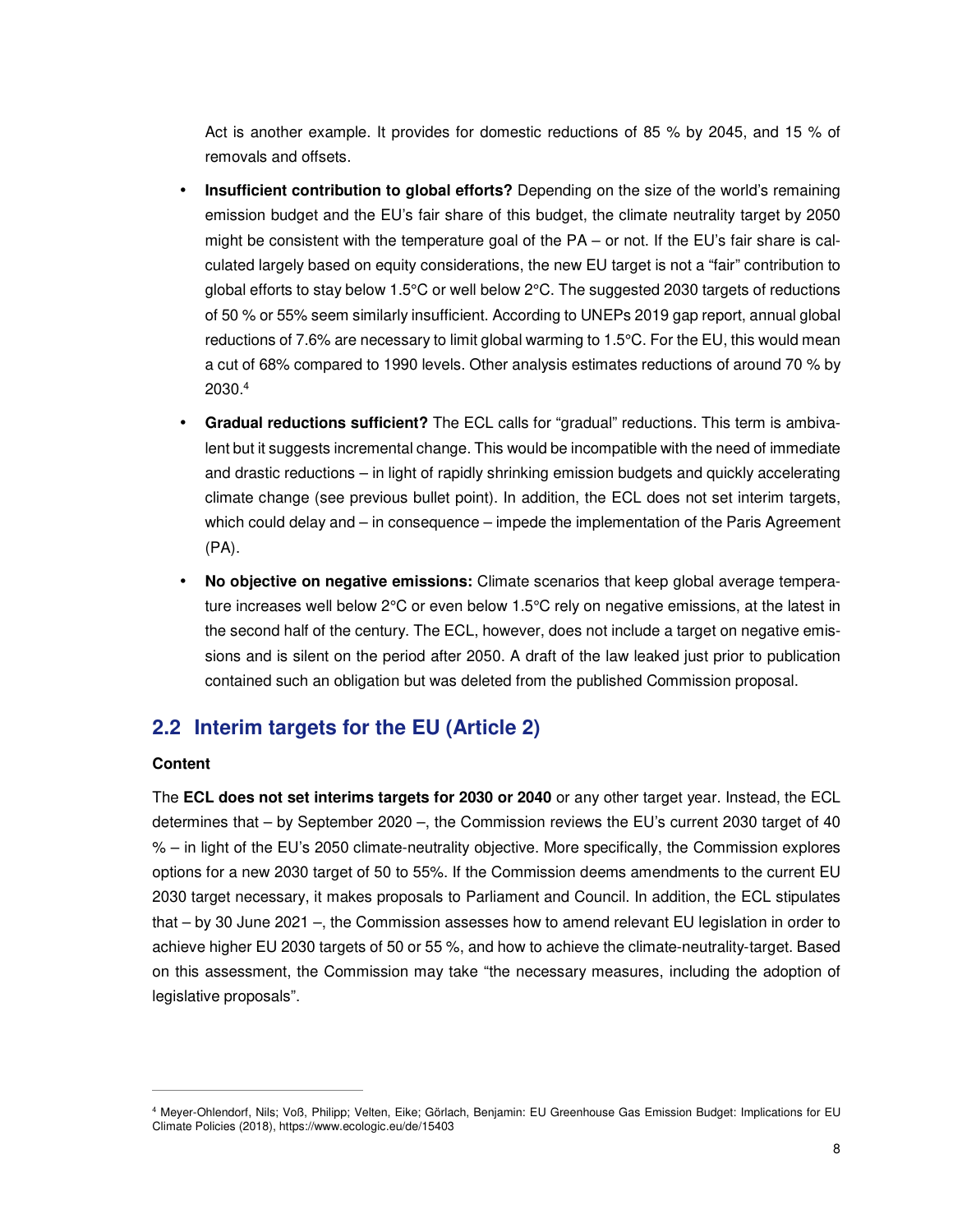#### **Analysis**

Interim targets are essential elements of a robust framework that helps implement the PA. For this reason, most national climate laws feature interim targets. In this sense, it positive that the ECL prepares the ground for including a legally binding target for 2030 but – even at this point in time – it could determine clearer that it will contain legally binding interim targets for 2030 and, ideally, 2040. To this end, the ECL should clarify that there will be targets for 2030 and 2040 in law. In addition, the suggested target increases of 55 %, let alone 50 %, is **not in line with what UNEP has considered necessary to keep global warming below 1,5°C (see above)**.

## **2.3 Trajectory for achieving climate neutrality (Article 3)**

#### **Content**

The **ECL would empower the Commission to set the EU reduction trajectory towards the 2050 climate-neutrality objective through so-called delegated act**. 5 The trajectory would start from the EU's 2030 target and would end with achieving the EU's climate neutrality target in 2050. To set this trajectory, the ECL would require the Commission to "consider" a number of factors, such as costeffectiveness, competitiveness, solidarity between Member States, and – last but not least – climate science. This is a non-hierarchical order of criteria. If Parliament objects with simple majority of its component members or if Council objects with qualified majority, the trajectory does not enter into force. In this case, the Commission would have to adopt a new trajectory, again through delegated act. The Commission reviews the trajectory within six months after each global stocktake under the PA. In consequence, it is possible that the EU would have more than one trajectory towards climate neutrality by 2050.

#### **Analysis**

 $\overline{a}$ 

This proposal is **one of the most important reforms of the ECL**. In formal terms, setting the trajectory from 2030 to 2050 through delegated act is not target setting but *de facto* it is the same. Depending on the trajectory chosen by the Commission – linear or non-linear  $-$ , the trajectory would entail de facto annual, biannual or five-annual interim targets. Obviously, the co-legislators are free to set new interim targets for 2040 or any other year after 2030 but the proposed system could replace the current practice of setting targets in the ordinary legislative process because the trajectory serves in real terms the same function as interim targets, making such targets redundant.

The proposed system has the **potential benefit of allowing the EU to respond more rapidly and effectively to changing circumstances**. Avoiding burdensome negotiations in the Council, often dominated by a small number of Member States, would be an important advantage of the new system.<sup>6</sup> In addition, it is not uncommon to mandate the executive to set trajectories or emission budgets for

<sup>5</sup> According to Article 290 TFEU, delegated acts are non-legislative acts of general application to supplement or amend certain nonessential elements of the legislative act.

<sup>&</sup>lt;sup>6</sup> Since Parliament and Council would have to object to the trajectory, it is up to these institutions to organise a majority against the Commission's decision, which is – in political terms – more difficult than organizing a majority for a new cycle of national reductions targets.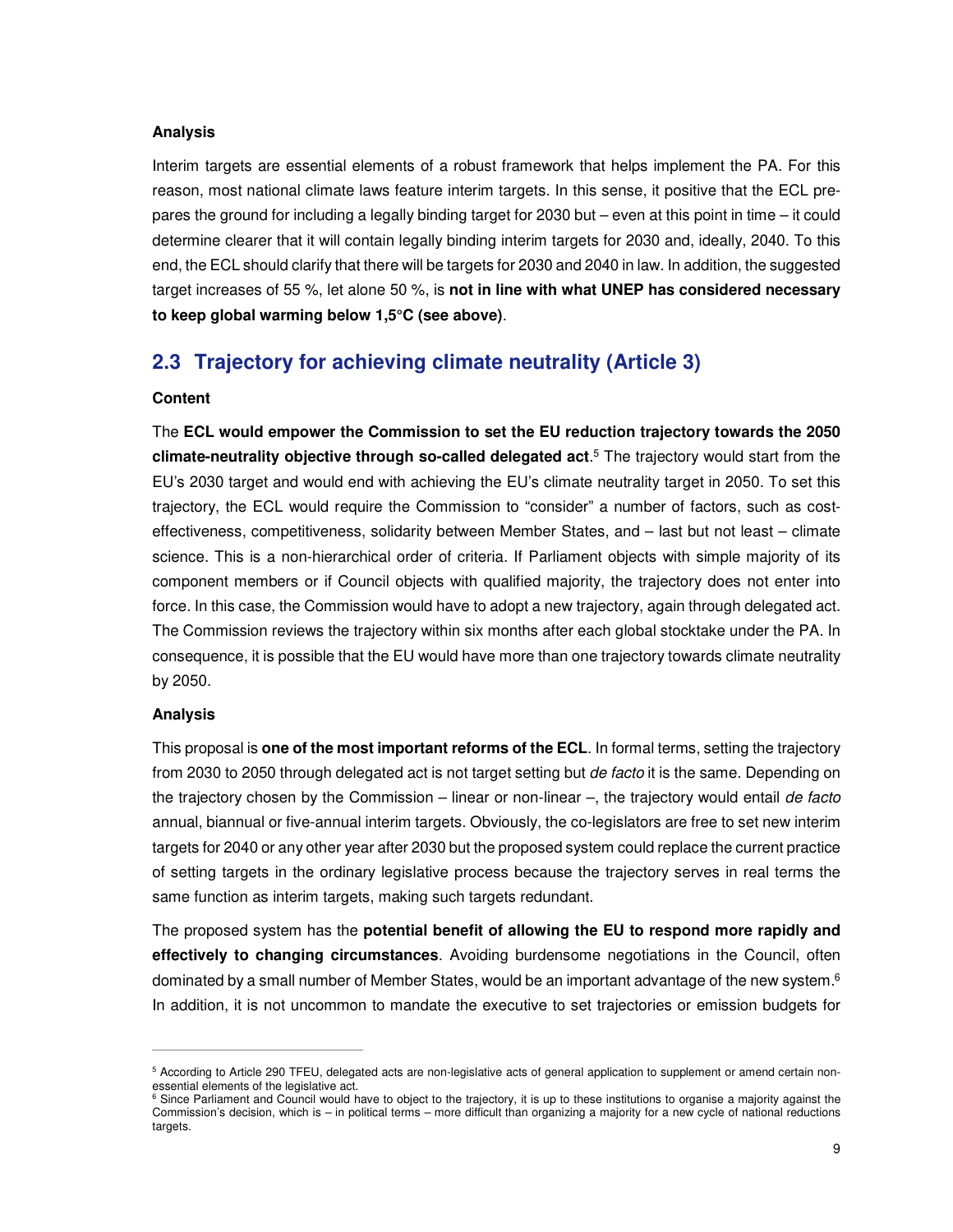sectors. This is, for example, an important feature of Germany's climate law. As another advantage of the proposed system, the alignment of the post-2030 trajectory-setting with the five yearly global stocktake supports the implementation of the PA. It also helps to ensure that the EU reduction efforts "progress" every five years, as required by Article 4.3 of the PA.

Despite these advantages, the proposed system needs to overcome a **number of problems**:

• **In line with the treaty?** It is questionable whether the Commission's proposal is in line with the Treaty. According to article 290 TFEU, the "essential elements "of a legislative act must be reserved for the legislator. They may not be delegated to the Commission. Given the fundamental importance of the trajectory for post-2030 EU climate policies and the Commission's wide discretion in setting the trajectory, it is hard to argue that trajectory setting by the Commission is "non-essential", and therefore in line with the Treaty.

One way of bringing the new system in line with the Treaty is to limit Commission's discretion, i.e. the legislator takes the "essential" decision and the Commission only executes or formalizes this decision. As one option, the ECL could establish an EU emission budgets and/ or could define the trajectory. To this end, the ECL could quantify the overall amount of emissions that the EU may emit until it reaches climate neutrality. The ECL could also set linear or non-linear trajectories through specifying annual, biannual or five yearly reductions of x % during a specific period and y % during another period. The trajectory could also take a stair-like shape – with several steps of possibly different size leading towards climate neutrality in 2050.

- **What is the relation to other EU climate rules?** It is clear that the co-legislators can set post-2030 targets under the Climate Action Regulation or a new linear reduction factor (LRF) under the emission trading scheme (ETS), requiring the Commission to adjust the trajectory accordingly. At the same time, it is not clear how the trajectory would relate to the ETS and its reduction factor, and to the Climate Action Regulation and its national targets: would the proposed system pre-define secondary law through tertiary law? What is the purpose of the trajectory if the system of nationally binding targets and ETS continues after 2030?
- **Unclear endpoint:** At this point, it is not clear when the trajectory starts the target for 2030 is not set –, but it is also unclear where the trajectory will actually end. Climate neutrality is not a clear concept – it could mean domestic reductions of 100 % and no contributions from sinks, but could also entail large removals by sinks. Depending on the quantification of climate neutrality, the trajectory between 2030 and 2050 could differ considerably.

## **2.4 Compliance (Articles 5 and 6)**

#### **Content**

To support achieving the EU's 2050 climate neutrality objective, the ECL establishes a compliance system. This system differentiates between EU level and Member State level.

• **EU level (Article 5):** Concerning the EU level, the ECL stipulates that - by 30 September 2023, and every 5 years thereafter –, the Commission assesses the consistency of EU measures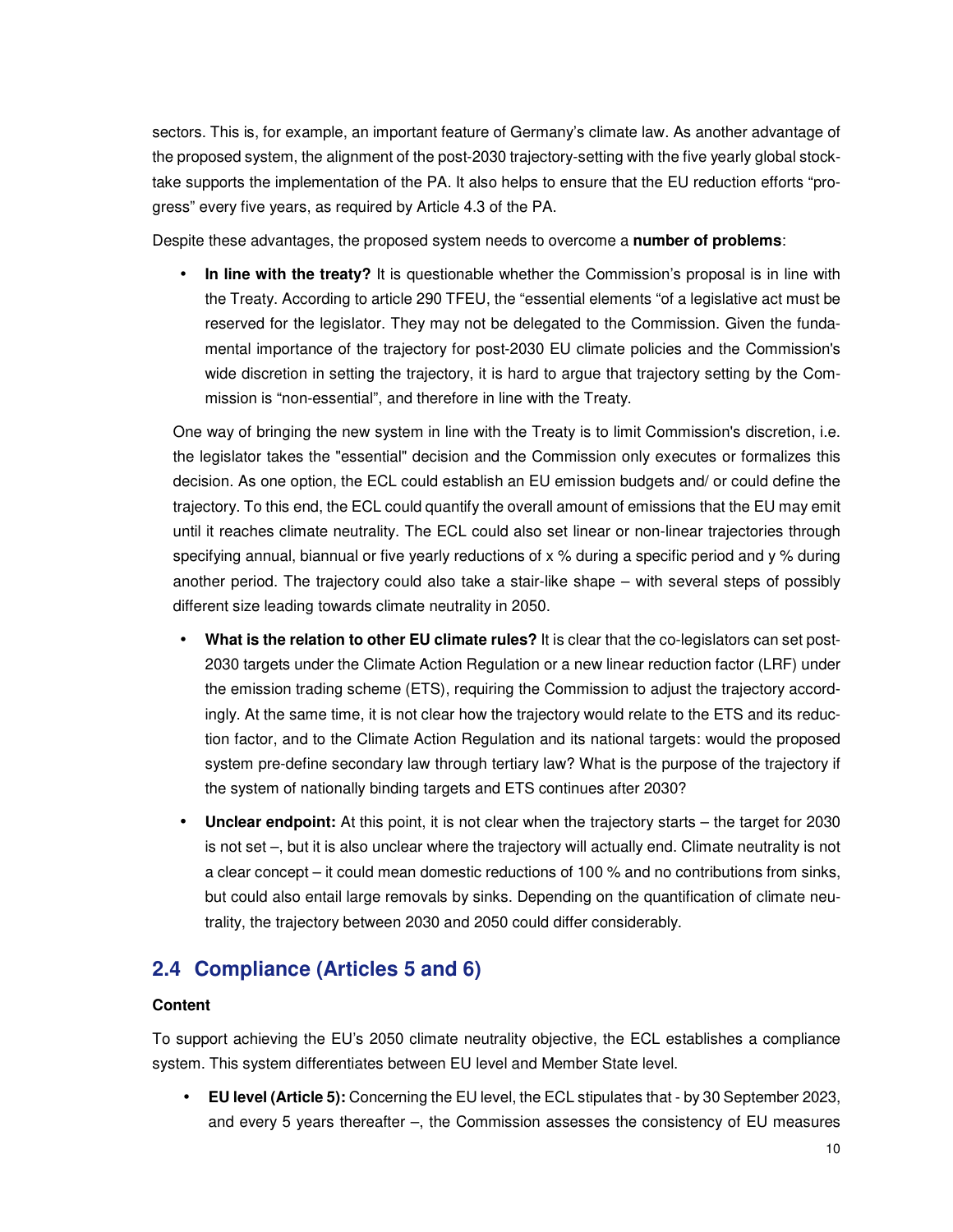with the climate-neutrality objective, as expressed by the trajectory. The Commission also assesses the collective progress made by all Member States towards the achievement of the climate-neutrality, again as expressed by the trajectory. If the Commission finds that EU measures are inconsistent with the climate-neutrality objective or that progress towards the climate-neutrality objective is insufficient, "it shall take the necessary measures in accordance with the Treaties, at the same time as the review of the trajectory referred to in Article 3(1)".

• **Member State level (Article 6):** Regarding national level, the ECL proposes that – by 30 September 2023, and every 5 years, thereafter –, the Commission assesses the consistency of national measures<sup>7</sup> with the EU's climate neutrality objective as expressed by the trajectory. If the Commission finds – "under due consideration of the collective progress assessed" – that a Member State's measures are inconsistent with the climate neutrality objective, it may issue recommendations to that Member State. These recommendations are public. Member State must take due account of the recommendation  $-$  "in a spirit of solidarity between Member States and the Union and between Member States". The Member State concerned shall explain how it has taken due account of the recommendation. If the Member State does not address the Commission's recommendations, it "shall provide the Commission its reasoning".

#### **Analysis**

 $\overline{a}$ 

The GR introduced a **soft governance system** for EU energy policies until 2030, whereby the Commission assesses collective Member State progress towards the EU's 2030 energy and climate targets. Inspired by this system, the ECL would expand this system to EU climate policies to the period 2030 -2050. This is an important innovation. It is positive that the assessment of EU progress is aligned with the five-year timescale of the Paris Agreement.

This system **alone**, however, would be **considerably weaker than the current compliance rules**:

• **Benchmark:** Climate neutrality is delivered collectively by the Member States and the EU. The ECL does not establish an obligation on individual Member States to achieve climate neutrality by 2050. As such, it does not set specific criteria for assessing the performance of individual Member States. It only stipulates that the Commission assesses whether Member States' measures are consistent with the collective EU climate neutrality objective - as expressed by the trajectory. This makes it difficult to hold individual MS accountable. It invites arguments such as "we cannot achieve climate neutrality, others have to go negative". Furthermore, "climate neutrality" in itself is a fussy benchmark because there are various ways how to achieve it: 95 % domestic reductions plus 5 % sinks is one example, 90 % domestic reductions and 10 % removals is another.

<sup>&</sup>lt;sup>7</sup> As identified, on the basis of the National Energy and Climate Plans or the Biennial Progress Reports submitted in accordance with the GR, as Article 5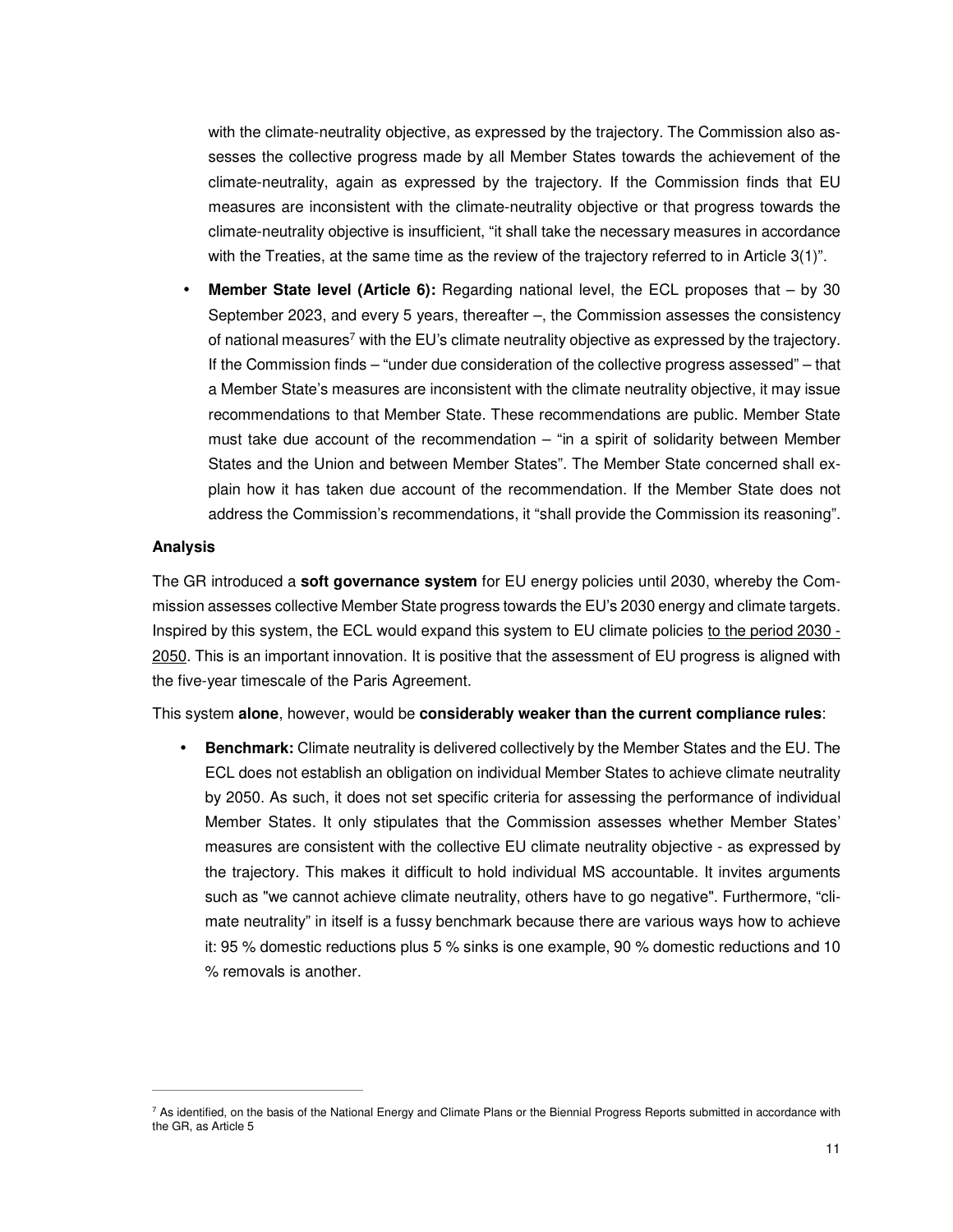- **No legally 2050 binding target on Member States:** The collective obligation on the EU is not a legal obligation on Member States. In turn, it is not ground for infringement procedures but only subject to non-binding recommendations.
- **Non-binding recommendations:** The Commission's recommendations are non-binding. Member States have to take them into account but are free to implement them or not. Member States only have to explain how they have taken due account of the recommendation. Because the Commission's recommendations are public, Member States have to pay a political price if they decide not to implement the recommendation but this price is low – for two reasons. First, there are many ways to argue that recommendations were implemented, when in fact there were not. Second, Member States has to provide its reasoning only to the Commission, not necessarily to the public.

## **2.5 Policy Consistency (Articles 5 and 6)**

#### **Content**

Ensuring consistency of EU policies and national policies with the climate neutrality objective is one of the most important functions of the ECL. In one way or another, it is a feature found in many national climate laws, and it is indispensable for the implementation of the PA:

In addition to the compliance system under Article 5 and 6, the ECL proposes that the Commission assesses any draft measure or legislative proposal before its adoption in light of the climate-neutrality objective - as expressed by the trajectory. This assessment is to be included in any impact assessments accompanying EU measures or Commission proposals. The ECL requires that the results of the assessment are made public at the time of adoption.

#### **Analysis**

As the implementation of the Paris Agreement requires fundamental changes in all policies, it is positive that the ECL **covers the entire EU acquis**, not only policies and legislation relating directly to climate and energy. The requirement on the Commission to address any inconsistencies identified is another positive feature.

At the same time, the proposal would benefit from a more detailed definition of 'consistency'. It would also benefit from rules preventing "inconsistent policies". Since effective climate protection is indispensably bound by immediate and drastic reductions, it is important that the consistency assessment occurs from 2021 onwards.

## **2.6 Public Participation (Article 8)**

#### **Content**

The ECL proposal contains requirements on the Commission to consult the public. More specifically, Article 8 of the ECL requires the Commission to "engage with all parts of society to enable and empower them to take action towards a climate-neutral and climate-resilient society". To this end, the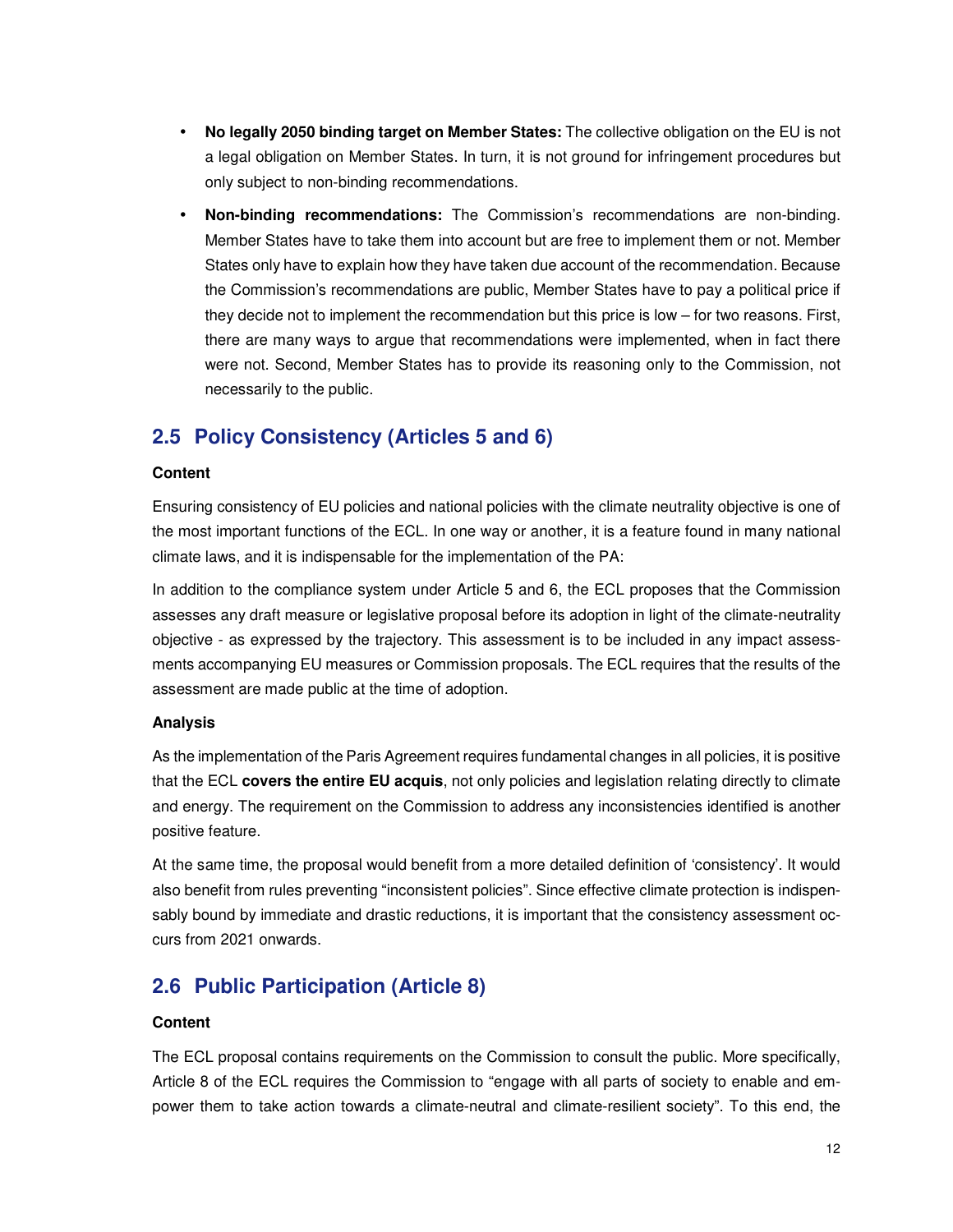Commission "shall facilitate an inclusive and accessible process at all levels, including at national, regional and local level and with social partners, citizens and civil society".

In addition, the ECL also proposes to amend public participation rules under the GR. Accordingly, the climate and energy dialogues under GR shall also discuss the EU's new 2050 climate neutrality objective.

#### **Analysis**

 $\overline{a}$ 

The **EU already has a relatively strong legal framework** for involving its citizens in decision-making.<sup>8</sup> The ECL would improve it further by including specific requirements on the Commission. It would clarify that energy and climate dialogues with citizens would be geared towards the EU's new 2050 objectives.

At the same time, the ECL should stipulate more clearly that the new energy and climate dialogues under the GR are **permanent and holistic**. A holistic approach ensures that the rejection of specific instruments will require agreement on alternatives, if the agreed emission reductions are to be achieved.

<sup>&</sup>lt;sup>8</sup> In this context, it should be noted that implementation of this framework is another matter. There are also some ambiguities in the legal framework itself. The Aarhus Compliance Committee noted that article 10 of the Regulation does not require Member States to carry out public participation on draft 2021-2030 NECPs prior to the draft NECPs' submission to the Commission on 31 December 2018. This is not in line with Article 7 of the Aarhus Convention. Accordingly, Member States did not consult the public in line with the requirements of the Aarhus Convention during the preparation of the 2021 – 2030 NECPs. These consultation problems, however, are specific to the preparation and adoption of the 2021-2030 NECPs.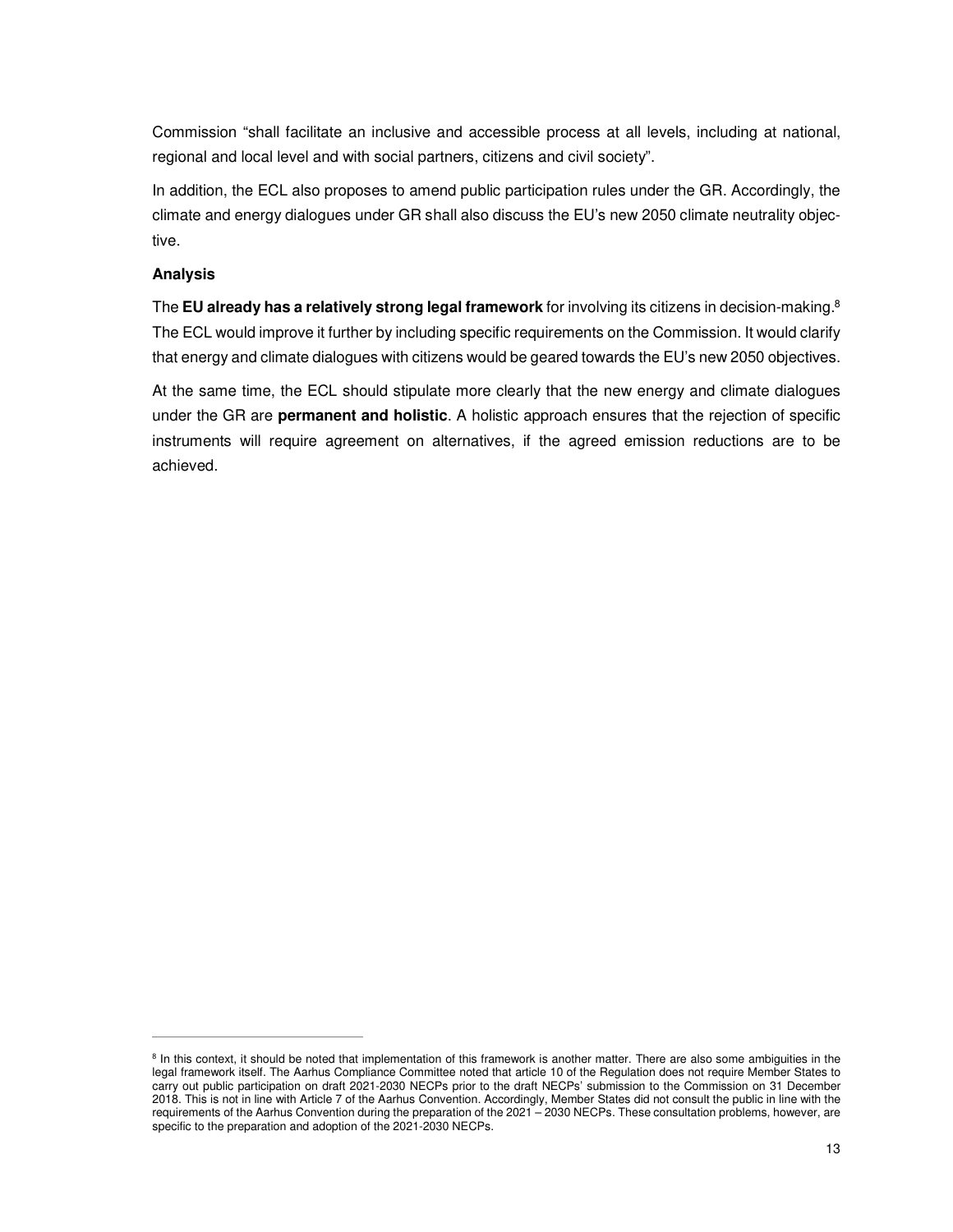## **3 Which elements are missing?**

National laws share a number of features, such as legally binding reduction targets, monitoring and review systems, rules on public participation or independent institutions to support decision-making. There are other elements that are not common to most national climate laws but are essential elements of an adequate framework for achieving climate neutrality and implementing the PA. These elements include, for example, robust rules on sinks or emission budgets.

The ECL misses some of these elements, notably independent institutions, emission budgets or robust rules on sinks. It also misses a specific review mechanism for the EU's long-term climate strategy.<sup>9</sup>

### **3.1 Independent scientific advisory body**

**Experience from Member States** shows that independent bodies can support consistency between long-term goals and short-term action, enhance the role of science in decision-making, help build and maintain the necessary political will to decarbonize economies and strengthen public confidence in climate policies. There are also **numerous examples where the EU bases its policies on the review and advice of independent bodies**. The European Food Safety Authority and the European Chemicals Agency are examples. The European Securities and Markets Authority (ESMA) is another. The rules on the EU Ombudsman provide for an example of ensuring high levels of independence (article 228 of the Treaty on the Functioning of the EU).

The **ECL does not establish such a body**, largely because the Commission and the EEA are considered to establish an adequate institutional framework that should not be inflated with additional institutions. However, the EU lacks an independent and largely science based institutional framework, which builds on the many experiences from Member States. The EEA – a possible candidate– is different from an independent climate advisory body. It is not independent because its board consists of Member State representatives. The board also includes representatives from non-EU countries. Equally, the Climate Change Committee as well as the Energy Union Committee under the Governance Regulation are not independent (they consist of Member States representatives) and have only a limited mandate (which does not even include contributions to reviewing the EU's climate policies).

## **3.2 Quantified EU emission budget until 2050**

 $\overline{a}$ 

Reduction targets only require specific reductions at a certain point in time, but alone say nothing about the overall quantity of admissible emissions. Yet, it is this aggregated amount of emissions over time and corresponding concentration of greenhouse gases in the atmosphere that matter for the global climate.

**Quantified emission budgets** address this problem. Unlike reduction targets, they clearly limit the amount of admissible greenhouse gas emissions. For these reasons, emission budgets are an essential element for the implementation of the PA that can be found in some national climate laws to some

<sup>9</sup> A Clean Planet for all - A European strategic long-term vision for a prosperous, modern competitive and climate neutral economy' (COM(2018)773)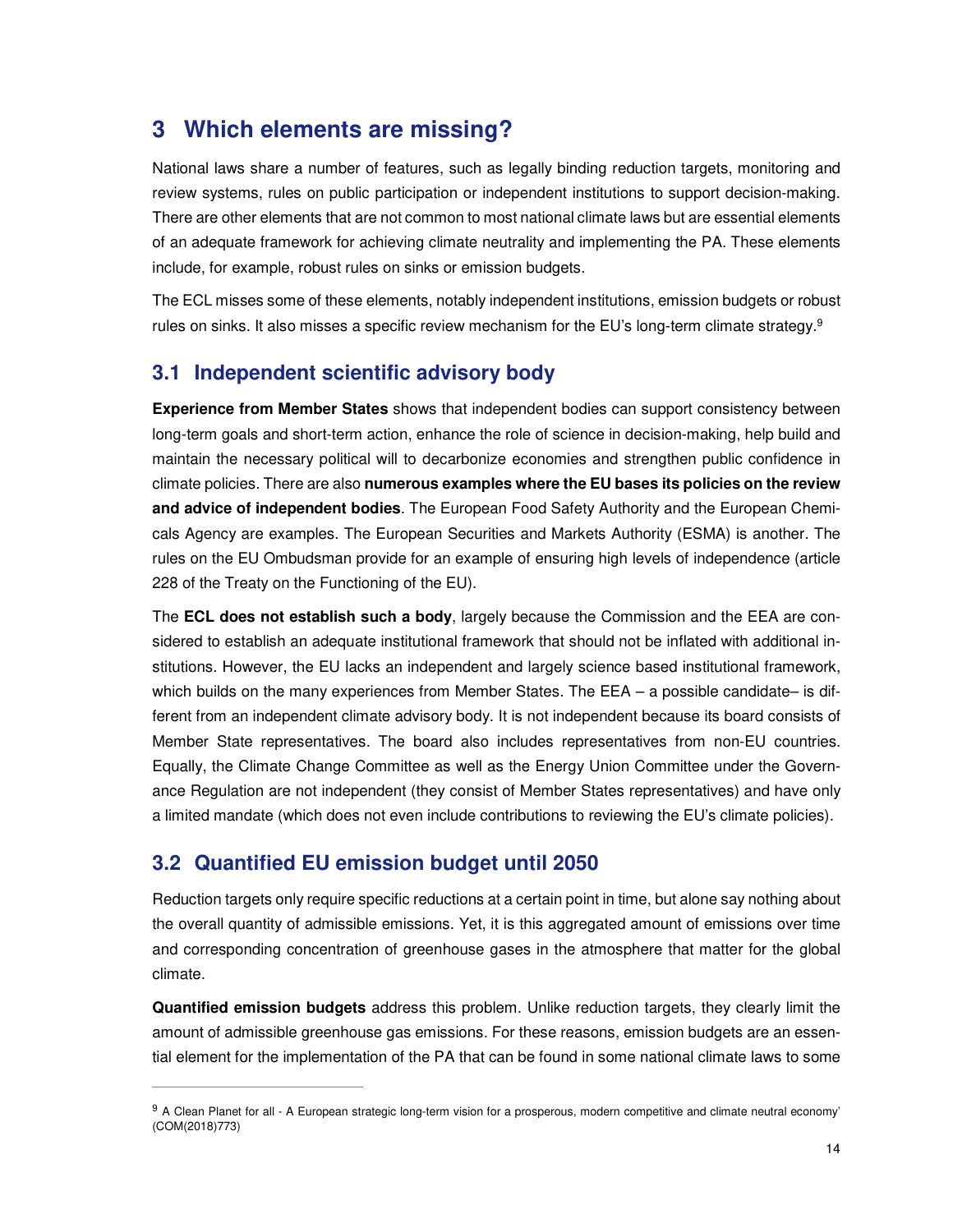extent – Germany, UK and France feature emission budgets for specific timespans or sectors but do not include overall emission budgets.

Currently, the **EU only has an emission budget until 2030**, which is – problematically – non-transparent and politically impossible to communicate. It is not based on an assessment of the EU's share of the world's remaining emissions. In fact, the existing EU budget is the sum of emission budgets under specific instruments, calculated on the basis of trajectories defined by political decisions – based on the achievement of near-term targets (2030). This is a major shortcoming of the EU's climate framework. It hides the need for immediate reductions behind a political focus on targets, and it is dishonest about the EU's remaining emissions.

The EU's emission budget should represent the **EU's 'fair share'** of the remaining global emission budget. A number of criteria, such as cost effectiveness and equity, and a combination thereof can define the EU's fair share of the remaining global emissions. To agree on the size of the Union's emission budget, the legislative process needs to decide which criteria apply.

## **3.3 Specifying sinks, priority for restoring natural sinks**

All scenarios that keep global temperature increase well below 2°C or even below 1.5°C rely on removals of emissions from the atmosphere, so-called negative emissions. Currently, **the EU has no targets on removing CO2**. The EU only has the so-called "no debit rule", which stipulates that accounted LULUCF emissions may not exceed accounted removals. The "no debit rule" is not sufficient for the EU to achieve climate neutrality by 2050. If national climate laws contain objectives for sinks, they are usually qualitative and generic. The ECL only determines in a generic manner that it establishes a framework for the "enhancement of removals by natural or other sinks in the EU" (Article 1).

As one option to address this gap, the ECL could include a percentage share of removals in the overall reduction efforts. The ECL could also include a legally binding commitment to **restore a certain number of hectares of degraded ecosystems** in an effort to remove CO<sub>2</sub> from the atmosphere – and to protect biodiversity, water and soils. These restoration targets can be inspired by Target 2 of the Nagoya Biodiversity Plan and Target 2 of the EU Biodiversity Strategy. According to these targets, countries commit to restore at least 15% of degraded ecosystems by 2020.

**Technical sinks** are another possible option for CO<sub>2</sub> removal. However, at this stage, they are still deficient and incapable of sequestering very large amounts of CO<sub>2</sub>. Restoring degraded ecosystems also holds many co-benefits for protecting biodiversity, water and soils.

## **3.4 Review the 2050 target and the EU Long-Term Strategy**

The ECL includes various rules on reviewing EU and national policies (see above), but it lacks a specific system to review the 2050 climate neutrality objective. It also lacks a dedicated system to review and up-date the EU Long-Term Climate Strategy. According to the GR, only Member States should update their long-term strategies every five years. There is no such obligation on the EU. For a review